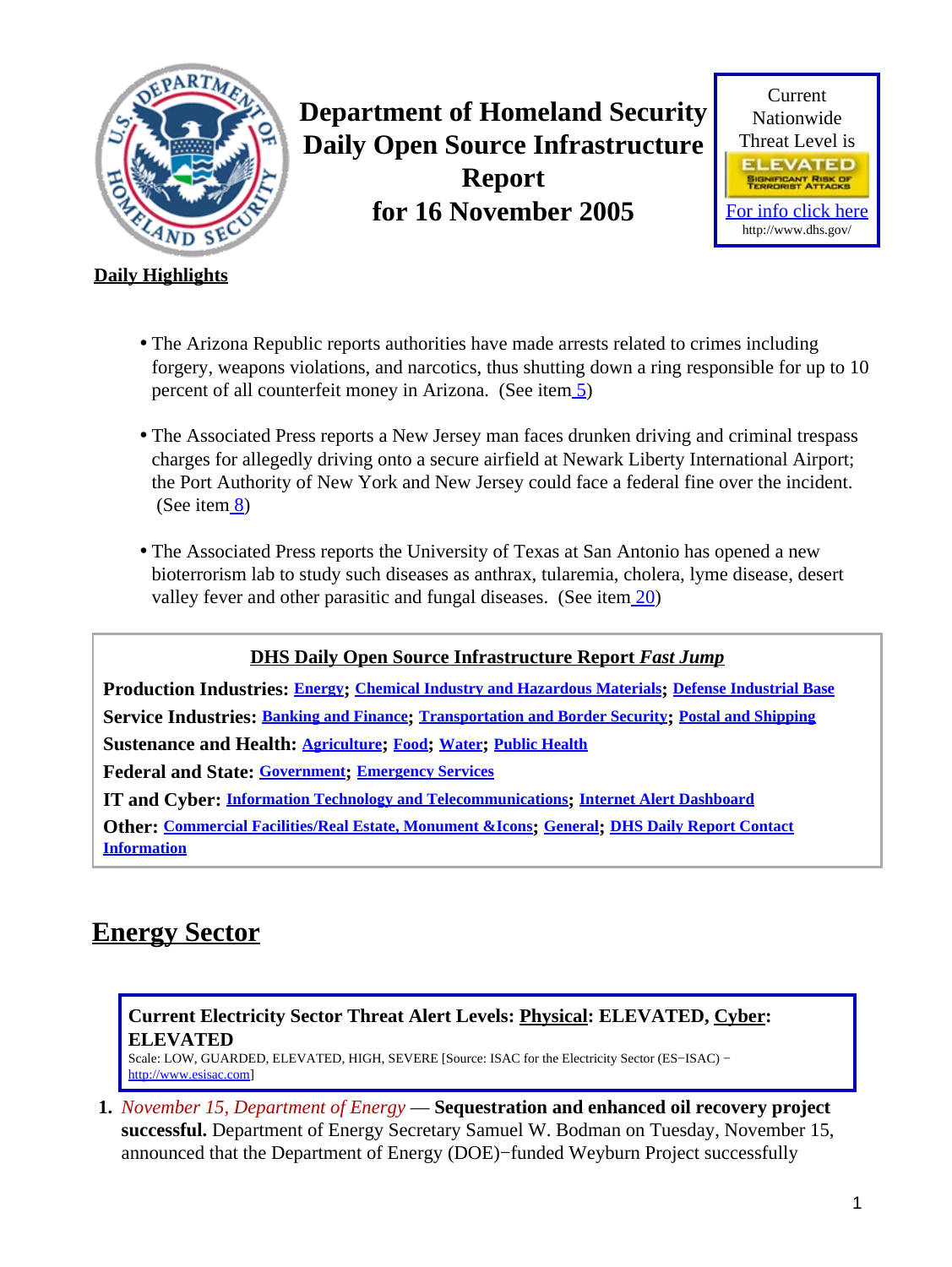sequestered five million tons of carbon dioxide (CO2) into the Weyburn Oilfield in Saskatchewan, Canada, while doubling the field's oil recovery rate. If the methodology used in the Weyburn Project were successfully applied on a worldwide scale, one−third to one−half of CO2 emissions could be eliminated in the next 100 years and billions of barrels of oil could be recovered. "The success of the Weyburn Project could have incredible implications for reducing CO2 emissions and increasing America's oil production. Just by applying this technique to the oil fields of Western Canada we would see billions of additional barrels of oil and a reduction in CO2 emissions equivalent to pulling more than 200 million cars off the road for a year," Bodman said. The Weyburn Project will move into Phase II where researchers will compile a best practices manual to serve as an industrial reference in the design and implementation of CO2 sequestration in conjunction with enhanced oil recovery projects. Source[: http://www.energy.gov/engine/content.do?PUBLIC\\_ID=19191&BT\\_C](http://www.energy.gov/engine/content.do?PUBLIC_ID=19191&BT_CODE=PR_PRESSRELEASES&TT_CODE=PRESSRELEASE) [ODE=PR\\_PRESSRELEASES&TT\\_CODE=PRESSRELEASE](http://www.energy.gov/engine/content.do?PUBLIC_ID=19191&BT_CODE=PR_PRESSRELEASES&TT_CODE=PRESSRELEASE)

## **2.** *November 14, Tampa Bay Business Journal* — **Energy blueprint to include supply,**

**transmission, conservation and security.** In the wake of a fuel crisis worsened by two years of damaging hurricanes and power outages prompted by their high−velocity winds, Florida Governor Jeb Bush has called for a statewide comprehensive energy plan. The governor signed an executive order November 10 directing the Department of Environmental Protection to evaluate Florida's current and future energy supply and demand by analyzing utility providers, petroleum companies, automobile manufacturers, fuel suppliers and technology companies. The plan will include information from environmental organizations, researchers, the United States Department of Energy, members of the Florida Public Service Commission, members of the Florida Energy 2020 Study Commission and consumers.

Source[: http://www.bizjournals.com/tampabay/stories/2005/11/14/daily 9.html?from\\_rss=1](http://www.bizjournals.com/tampabay/stories/2005/11/14/daily9.html?from_rss=1)

### [[Return to top](#page-0-1)]

## <span id="page-1-0"></span>**Chemical Industry and Hazardous Materials Sector**

**3.** *November 14, NBC5i (TX)* — **Propane fire prompts evacuation in Texas.** An explosion and fire at a propane gas distribution facility in San Antonio, TX, on Monday, November 14, prompted the evacuation of a half−mile area. No injuries were reported in the fire that occurred at 11 a.m. CST at Amerigas near the community of Helotes. Several medium and small propane tanks caught fire, but fire officials considered the fire under control at 1 p.m. CST. The explosion leveled a building and destroyed a car, fire officials said. The evacuations included a nearby day care center that transferred children to an elementary school, where parents could pick up their children. Authorities said a reverse 911 system was utilized to inform people who weren't watching TV or listening to radio.

Source[: http://www.nbc5i.com/news/5321986/detail.html](http://www.nbc5i.com/news/5321986/detail.html)

[[Return to top](#page-0-1)]

## <span id="page-1-1"></span>**Defense Industrial Base Sector**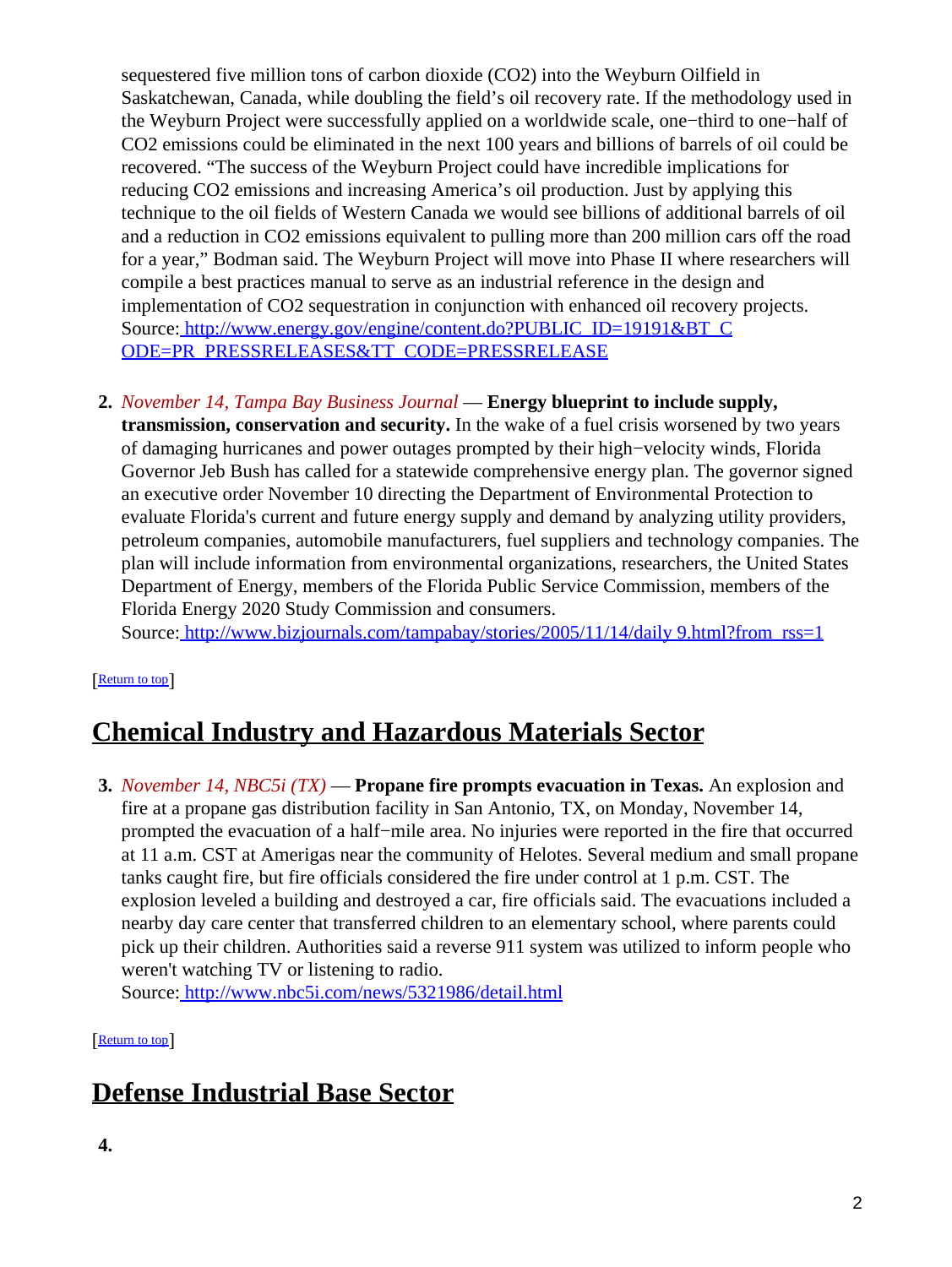*November 15, Government Accountability Office* — **GAO−06−257T: DoD Acquisition**

**Outcomes: A Case for Change (Testimony).** The Department of Defense (DoD) is shepherding a portfolio of major weapon systems valued at about \$1.3 trillion. Since 1990, the Government Accountability Office (GAO) has designated DoD's weapon system acquisitions as a high−risk area for fraud, waste, abuse, and mismanagement. DoD has experienced cost overruns, missed deadlines, performance shortfalls, and management problems. GAO has issued hundreds of reports addressing broad−based issues, such as best practices, as well as reports focusing on individual acquisitions. These reports have included many recommendations. The subcommittee asked GAO to testify on possible problems with and improvements to defense acquisition policy. In doing so, GAO highlight the risks of conducting business as usual and identify some of the solutions they have found in successful acquisition programs and organizations.

Highlights:<http://www.gao.gov/highlights/d06257thigh.pdf> Source[: http://www.gao.gov/new.items/d06257t.pdf](http://www.gao.gov/new.items/d06257t.pdf)

[[Return to top](#page-0-1)]

## <span id="page-2-1"></span>**Banking and Finance Sector**

<span id="page-2-0"></span>**5.** *November 15, Arizona Republic* — **Officials shut down Arizona counterfeit ring.** Authorities on Monday, November 14, said they have shut down a ring responsible for up to 10 percent of all counterfeit money in Arizona. A three−month investigation by the Secret Service and the Maricopa County Sheriff's Office resulted in 10 arrests related to crimes including forgery, weapons violations and narcotics, with authorities expecting more arrests. Deputies seized \$56,000 in fake money and materials they believe were used to produce the bills, including computers, printers, ink and paper. In all, officials said the ring produced more than \$160,000 in counterfeit bills, most of which ended up in the U.S. Treasury, banks and other people's pockets. Investigators said the ring relied on two Wal−Mart employees who used their positions at a Phoenix store to put the counterfeit money into circulation. Sheriff Joe Arpaio said ring members would purchase large−ticket items at Wal−Mart using fake \$50 and \$100 bills. The cashiers accepted the fake money as payment, and then the buyers would then go to another Wal−Mart and return the items for cash.

Source[: http://www.azcentral.com/news/articles/1115sting.html](http://www.azcentral.com/news/articles/1115sting.html)

**6.** *November 15, TechWeb News* — **Keyloggers increase as information theft goes mainstream.** The number of keyloggers unleashed by hackers increased this year by 65 percent in 2005 as e−criminals rush to steal identities and information, a security intelligence firm said Tuesday, November 15. "The overall number of keyloggers has just skyrocketed this year," said Ken Dunham, senior engineer with Reston, VA−based VeriSign iDefense. "It's all part of the last year's, 18 months' change in motive toward crimeware," said Dunham. Keyloggers are small programs, silently installed by the attacker, that record all or selected keystrokes, then sends that data to the hacker. Hackers are on a pace to deploy a record−setting 6,191 different keyloggers in 2005, a 65 percent boost from the 3,753 keyloggers released in 2004, said iDefense. As recently as 2000, there were only 300. Keyloggers are on the upswing for a simple reason: they make money for their handlers. Once activated, a keylogger can track and record personal data such as account numbers or passwords, or silently steal login information to later access corporate networks to hijack confidential information. "There's a whole economy based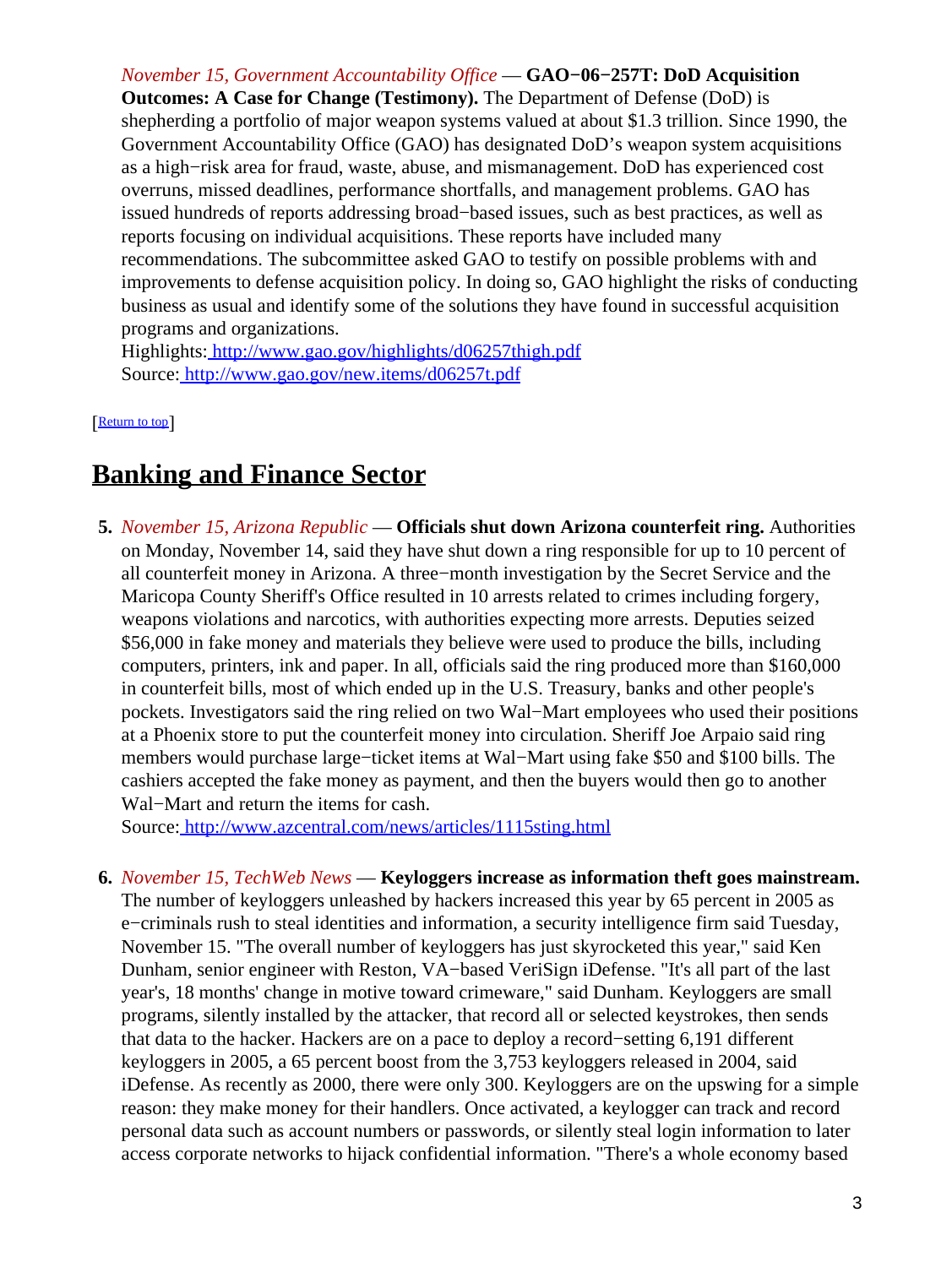on stolen information," said Dunham. Source[: http://www.techweb.com/wire/173603033](http://www.techweb.com/wire/173603033)

#### [[Return to top](#page-0-1)]

## <span id="page-3-1"></span>**Transportation and Border Security Sector**

**7.** *November 15, Associated Press* — **FAA proposes new fuel tank systems to reduce chance of explosion.** The government says it plans to order all airlines to make changes that will reduce the chance of fuel tank explosions like the one that destroyed a TWA Boeing 747 off Long Island more than nine years ago. The Federal Aviation Administration (FAA) proposed a rule Monday, November 14, that would give airlines the option of meeting minimum standards for fuel flammability or eliminating the sources of sparks that can cause an explosion. Since the TWA Flight 800 accident, the FAA has ordered at least 60 changes to eliminate possible sources of sparks, such as chafed wiring. FAA and Boeing also have developed so−called "fuel tank inerting" systems that reduce the oxygen in fuel tanks, making an explosion much less likely. The new technology wouldn't be required on airplanes, but it would satisfy the proposed regulation. The FAA estimates it will cost \$313 million to retrofit 3,200 large passenger jets over the next seven years. Fuel tank explosions are rare, but they have resulted in 346 deaths since 1989, including the TWA accident.

Source[: http://www.usatoday.com/travel/news/2005−11−15−faa−tanks\\_x.h tm](http://www.usatoday.com/travel/news/2005-11-15-faa-tanks_x.htm)

<span id="page-3-0"></span>**8.** *November 15, Associated Press* — **Accused drunken driver rides around airfield at Newark Airport.** A Tinton Falls, NJ, man faces drunken driving and criminal trespass charges for allegedly driving onto a secure airfield at New Jersey's Newark Liberty International Airport, and the Port Authority of New York and New Jersey could face a federal fine over the incident, which authorities consider a major security breach. Eugene Peters, 45, was able to drive his sport utility vehicle past a manned checkpoint Saturday night, November 12, and drove around for 10 minutes inside a secure airfield with easy access to taxiways and runways, although he did not enter either of those, authorities said. Marc La Vorgna, a spokesperson for the Port Authority, which operates the airport, said the checkpoint's gate had been taken down because the site is being fortified to guard against just such an incursion. The incident is the second serious security gaffe at the airport this month. On November 5, an Irvington, NJ, man boarded an American Airlines flight without a ticket or boarding pass, using only a flight itinerary printed on a piece of paper that resembled a ticket.

Source[: http://www.newsday.com/news/local/wire/newjersey/ny−bc−nj−−a](http://www.newsday.com/news/local/wire/newjersey/ny-bc-nj--airportjoyride1115nov15,0,2978086.story?coll=ny-region-apnewjersey) [irportjoyride1115nov15,0,2978086.story?coll=ny−region−apnewj ersey](http://www.newsday.com/news/local/wire/newjersey/ny-bc-nj--airportjoyride1115nov15,0,2978086.story?coll=ny-region-apnewjersey)

#### **9.** *November 15, Detroit Free Press* — **New Detroit−Windsor Tunnel surveillance cameras.**

There are now 56 cameras that monitor motorists along the entire underwater mile–long–plus tunnel. Operations Superintendent Andrew Bradford sits in a small office off to the Detroit side of the tunnel entrance. On an overhead TV monitor flash ever−changing split−screen images from 16 vantage points. On a computer monitor to his right are a dozen more live surveillance pictures. With the flick of a switch, tunnel officials can isolate any spot of the tunnel from any of the cameras, allowing them to immediately see traffic slowdowns, accidents or incidents. The cameras are the most visible part of a just−completed \$30−million renovation of the downtown Detroit border crossing into Ontario, Canada. That's more than the \$23 million it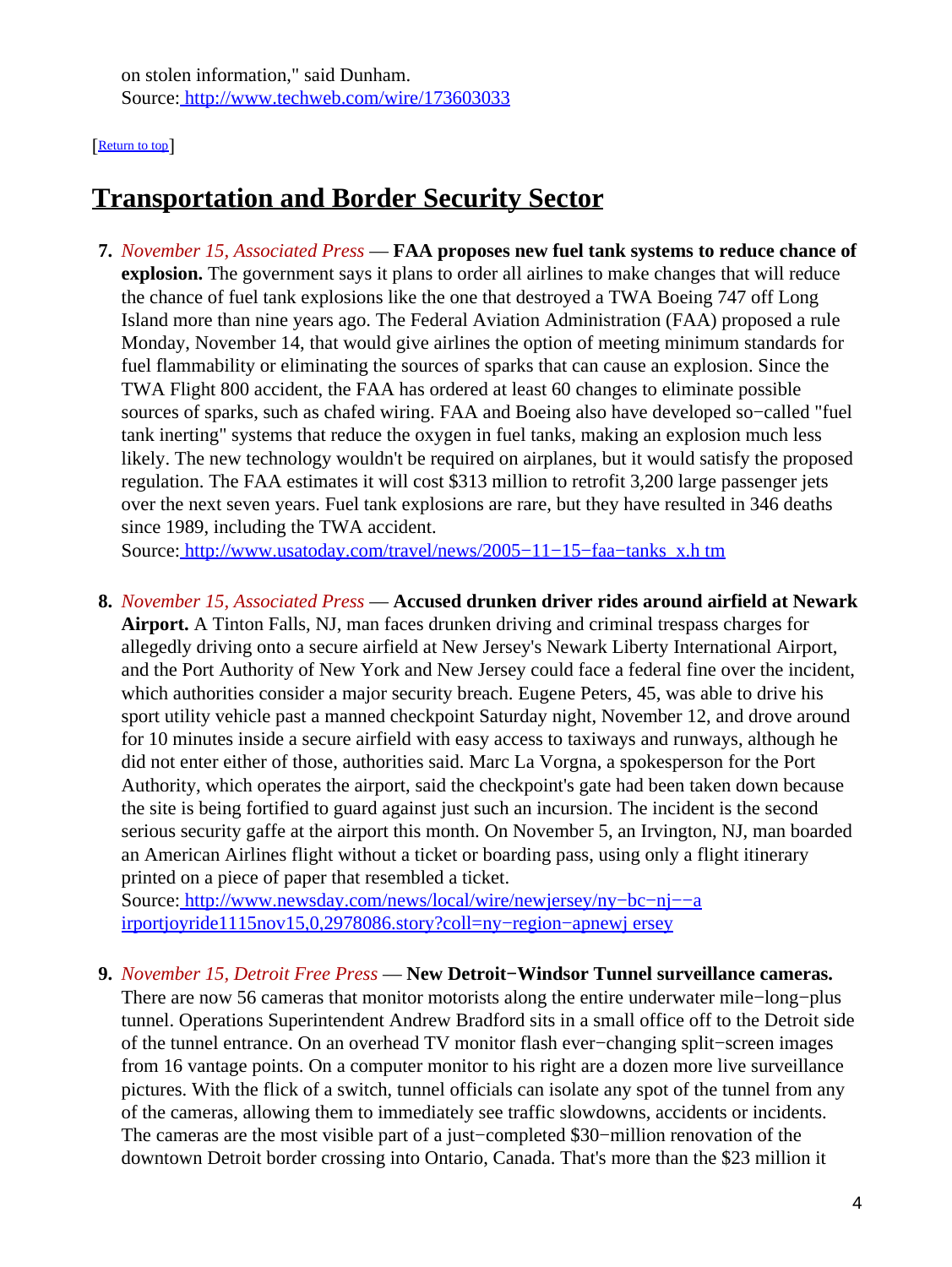cost to build the tunnel, which officially opened on November 3, 1930. Much of those costs deal with high−tech wizardry, all aimed at getting vehicles across faster, safer and more efficiently. Tunnel officials use the monitoring primarily to watch for accidents or motor vehicle breakdowns in the tunnel. The tunnel handles about nine million vehicles a year. There is also special antiterrorism technology installed at the tunnel by the Department of Homeland Security in the wake of the 2001 terror attacks.

Source[: http://www.freep.com/news/metro/tunnel15e\\_20051115.htm](http://www.freep.com/news/metro/tunnel15e_20051115.htm)

### **10.** *November 15, Anchorage Daily News (AK)* — **Cargo jet takes off on taxiway; FAA**

**investigates.** An Asia−bound cargo jet was reported taking off from a taxiway instead of its assigned runway at the Ted Stevens Anchorage International Airport earlier this month, prompting an investigation by the Federal Aviation Administration (FAA). The incident, if confirmed, would mark the second time in four years that a large commercial aircraft launched from a taxiway instead of turning northwest up the runway that ends near Point Woronzof, as directed by air traffic controllers. "Any time you have an aircraft that doesn't follow the directions of the (air traffic) controller, it kind of puts a safety deficit in the system," said Scott Erickson, a safety investigator with the National Transportation Safety Board in Anchorage. "The FAA is looking into it." In January 2002, a China Airlines jet carrying about 250 passengers and crew was directed to take off from runway 32, toward Point Woronzof. Instead, the jet accelerated west on another taxiway, this one only about half as long as the runway. It barely cleared the ground: its landing gear scratched twin grooves in the snow berm as the jet became airborne. Taiwanese air safety authorities later suspended the pilot for eight months and the first officer for seven months.

Source[: http://www.adn.com/news/alaska/story/7207886p−7119617c.html](http://www.adn.com/news/alaska/story/7207886p-7119617c.html)

#### **11.** *November 14, 4NI News (UK)* — **High−tech rail security measures announced in UK.**

British Transport Secretary Alistair Darling has unveiled a range of high−tech security measures, aimed at preventing terror attacks on the rail and Underground network. The plans, announced at a security conference in London, include the use of scanners, which can detect hidden weapons and explosives and sophisticated new CCTV technology, including an intelligence vision, system, which can spot suspicious behavior. Other measures under consideration include baggage reconciliation, which involves rail and Tube staff asking passengers to account for any suspicious items of luggage. The measures will be tested on Heathrow Express platforms in the New Year, as well as at several other rail and Tube stations. The new trials would involve randomly selected passengers walking through body scanners and their luggage being scanned. Sniffer dogs could also be used in the searches. However, Darling said that a closed system of security, such as that used at airports, would be impossible to use on the Tube or rail network, due to the number of passengers passing through on a daily basis. Source[: http://www.4ni.co.uk/nationalnews.asp?id=45986](http://www.4ni.co.uk/nationalnews.asp?id=45986)

[[Return to top](#page-0-1)]

## <span id="page-4-0"></span>**Postal and Shipping Sector**

**12.** *November 15, Associated Press* — **First−class stamp prices approved for increase.** The cost of mailing a letter will increase to 39 cents on January 8. The U.S. Postal Service's board of governors approved the two−cent increase in first−class postal rates late Monday, November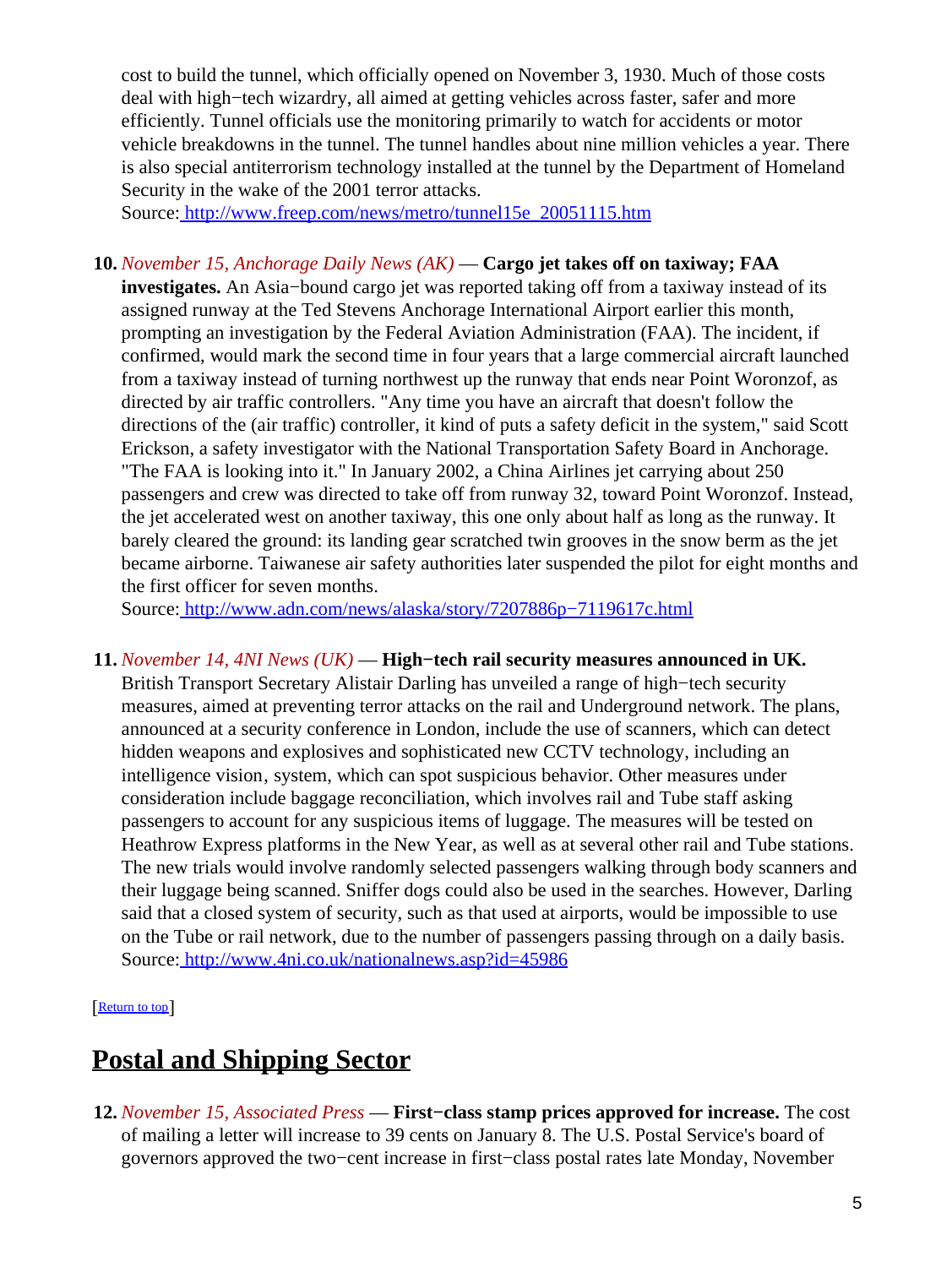14. It is the first increase since June 2002. The cost of mailing a postcard will increase a penny, to 24 cents, as part of the roughly 5.4 percent, across−the−board hike in most rates and fees. The increase fulfills a requirement, passed by Congress in 2003, that the Postal Service establish a \$3.1 billion escrow account. Congress is to determine later how to spend that money. The Postal Service said without the mandate it would not have had to raise rates next year.

Source[: http://www.usatoday.com/money/industries/2005−11−15−postal−f ees\\_x.htm](http://www.usatoday.com/money/industries/2005-11-15-postal-fees_x.htm)

## [[Return to top](#page-0-1)]

## <span id="page-5-0"></span>**Agriculture Sector**

**13.** *November 15, Associated Press* — **Citrus industry challenged.** Urbanization, hurricanes, and diseases are transforming the industry that produces Florida's signature citrus crops, leaving behind a less promising future for the next generation of growers, production managers, and citrus marketers. No one predicts its end, but the outlook has gotten more dismal in the past two years for the state's citrus industry, which in recent years has abdicated the title of being Florida's largest crop to horticulture. Hurricane Wilma last month took out an estimated 17 percent of this season's crop, a year after three hurricanes reduced the state's citrus production by 42 percent from the previous season. More troubling, the hurricanes spread citrus canker, a bacterial disease that can cause trees to lose fruit and leaves. An even deadlier citrus disease, greening, surfaced this year in citrus−producing areas of the state already facing development pressures from the northward migration of residents out of heavily populated South Florida. The current challenges threaten to push more family operations out of the business, leaving behind larger, corporate operations. Florida is the world's top producer of grapefruit, providing more than a quarter of the world's supply, and produces 35 to 40 percent of the world's orange juice.zil.

Source[: http://www.theledger.com/apps/pbcs.dll/article?AID=/20051115](http://www.theledger.com/apps/pbcs.dll/article?AID=/20051115/NEWS/511150323/1001/business) [/NEWS/511150323/1001/business](http://www.theledger.com/apps/pbcs.dll/article?AID=/20051115/NEWS/511150323/1001/business)

**14.** *November 15, InForum Business (ND)* — **Rains lead to scab losses.** A fungal disease that shrivels grain kernels also shriveled the North Dakota farm economy by \$162 million this year. Fusarium head blight, commonly known as scab, infected this year's hard spring red wheat, durum, and barley crops, said William Nganje, a North Dakota State University (NDSU) agricultural economist. The blight, which affects crop yield and quality, reduced the value of this year's hard red spring wheat crop by \$60.8 million. Durum was down \$60.1 million and barley \$41.8 million, he said. NDSU plant pathologist Marcia McMullen attributed this year's scab problem to heavy June rains. Growers who planted grain crops in mid to late May harvested disease−free crops that matured during warm, dry conditions in July, she said. From 1993 through this year, direct and secondary losses to North Dakota from scab disease totaled \$4.4 billion –− \$746 million for hard spring wheat, \$472 million for barley and \$239 million for durum.

Source: http://www.in–forum.com/articles/index.cfm?id=108637&section =Business

**15.** *November 09, New Hampshire Fish and Game Department* — **Chronic wasting disease monitoring identifies illegal importation of deer.** Officials from the New Hampshire Fish and Game Department announced Wednesday, November 9, that two hunters have been cited for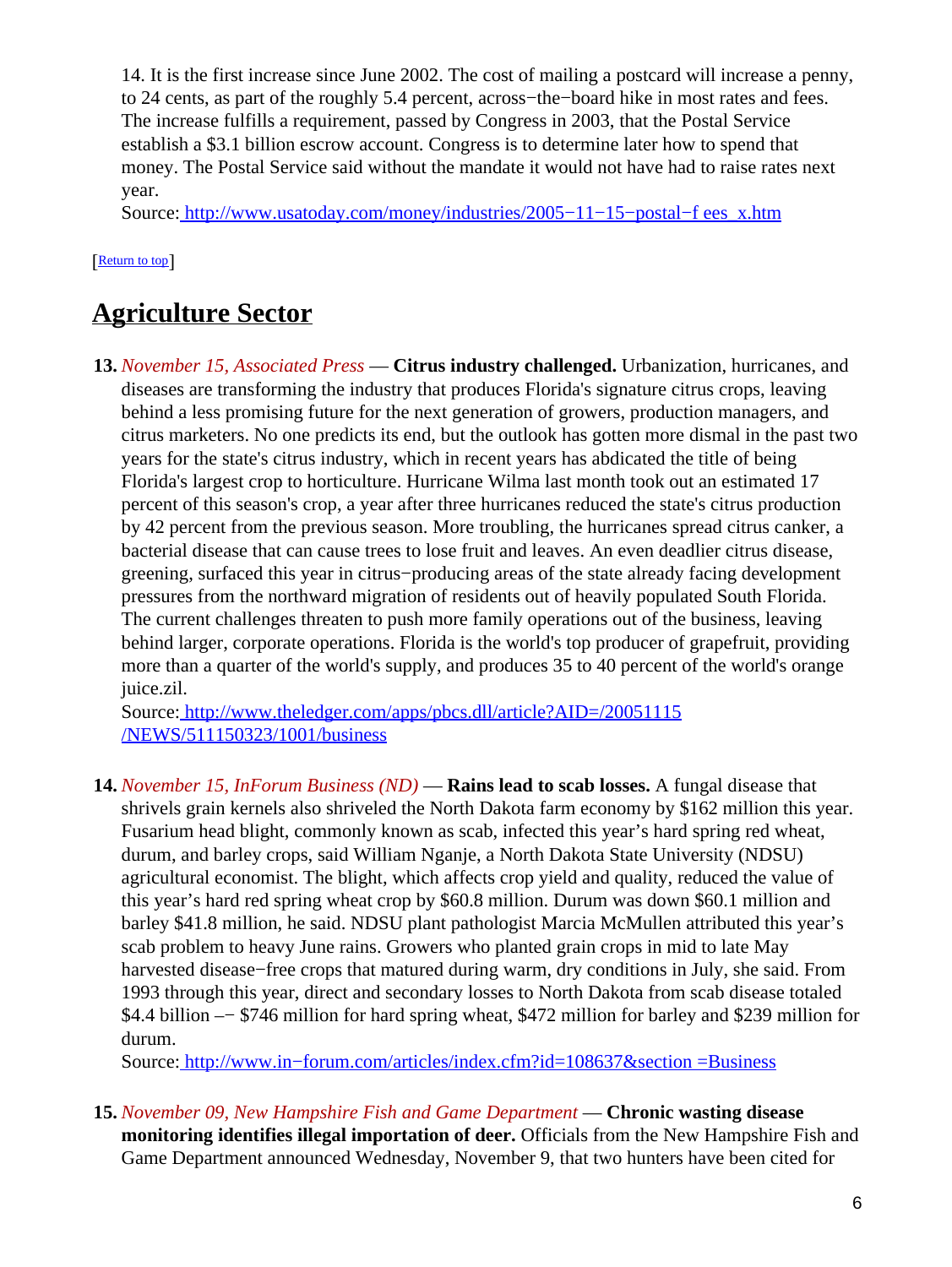illegally importing whole deer from New York State, a state where Chronic Wasting Disease (CWD) has been detected. The two deer were confiscated and destroyed as part of ongoing attempts to protect New Hampshire's deer and moose populations from the threat of CWD, a disease −− fatal to some members of the deer family −− that is found in 16 U.S. states and Canadian provinces. "The threat posed by CWD to New Hampshire's deer herd is of serious concern to us," said Lee Perry, Fish and Game's executive director. Current N.H. regulations allow for the importation into New Hampshire of only deboned meat, antlers, upper canine teeth and/or hides or capes with no part of the head attached of deer and elk, from the 16 states and provinces where CWD has been confirmed. These include Alberta, Canada; Colorado; Illinois; Kansas; Minnesota; Montana; Nebraska; New Mexico; New York; Oklahoma; Saskatchewan, Canada; South Dakota; Utah; Wisconsin; West Virginia, and Wyoming. Antlers attached to skull caps or canine teeth must have all soft tissue removed. Source[: http://www.wildlife.state.nh.us/Newsroom/News\\_2005/News\\_2005](http://www.wildlife.state.nh.us/Newsroom/News_2005/News_2005_Q4/CWD_Monitor_Seizure_110905.htm) [\\_Q4/CWD\\_Monitor\\_Seizure\\_110905.htm](http://www.wildlife.state.nh.us/Newsroom/News_2005/News_2005_Q4/CWD_Monitor_Seizure_110905.htm)

[[Return to top](#page-0-1)]

## <span id="page-6-0"></span>**Food Sector**

Nothing to report. [[Return to top](#page-0-1)]

## <span id="page-6-1"></span>**Water Sector**

Nothing to report. [[Return to top](#page-0-1)]

## <span id="page-6-2"></span>**Public Health Sector**

- **16.** *November 16, Associated Press* — **Chinese plan to vaccinate over five billion birds.** China will vaccinate all of the country's poultry against bird flu. According to Jia Youling, the Agriculture Ministry's chief veterinary officer, "China is in the process of vaccinating all the poultry in the country." All fees will be covered by the government, said Jia. He did not give details on the vaccinations. China raises more than 14 billion farm poultry annually, accounting for almost 21 percent of the world's total. At present, there are about 5.2 billion birds. Source[: http://www.iht.com/articles/2005/11/15/news/flu.php](http://www.iht.com/articles/2005/11/15/news/flu.php)
- **17.** *November 16, Agence France−Presse* — **More than 50 birds die in British quarantine from bird flu.** Fifty−three finches from Taiwan have died at a British quarantine center because of an outbreak of the most deadly strain of avian flu, the government said on Tuesday, November 15. The birds −− Southeast Asian mesias −− died last month of the highly pathogenic avian influenza H5N1 strain, according to the Department for the Environment, Food, and Rural Affairs (DEFRA). According to DEFRA, "Only the mesias were infected with H5N1 and 53 out of 101 birds that died." The department also said it was not possible to know if a parrot from Surinam had died from the same virus, as the tissues of the two species were mixed during testing. "Infection with H5N1 was transmitted between the mesias, but there is no evidence of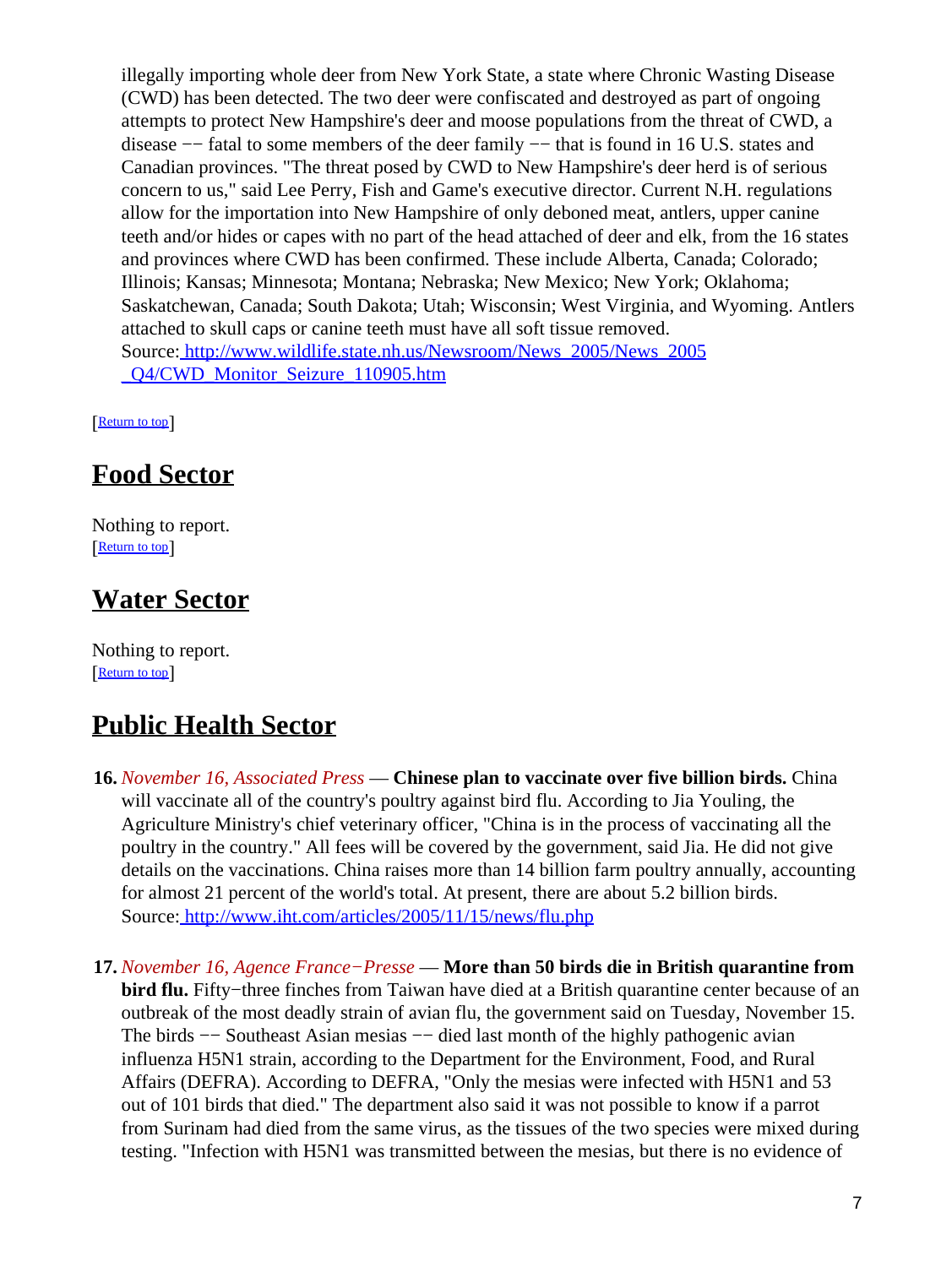transmission to other species in the facility...The original identification of HPAI H5N1 on October 21 was made from a pool of tissues derived from a Pionus parrot (Surinam) and a mesia (Taiwan)," the department said. "It has not been possible to say whether the virus isolated came from the parrot tissue or the mesia tissue or both. However, in light of the other evidence the balance of probabilities is that the source was the mesia sample." Source[: http://news.yahoo.com/s/afp/20051115/hl\\_afp/healthflubritain \\_051115130430](http://news.yahoo.com/s/afp/20051115/hl_afp/healthflubritain_051115130430)

**18.** *November 14, Reuters* — **Climate change could spread plague.** Warmer, wetter weather brought on by global warming could increase outbreaks of the plague. Migratory birds spreading avian flu from Asia could carry the plague bacteria from Central Asia, according to Nils Stenseth, head of a three−day conference on the plague. "Wetter, warmer weather conditions mean there are likely to be more of the bacteria around than normal and the chance of it spreading to humans is higher," he said. The European Union−funded group has completed an analysis of data from Kazakhstan which show a link between warmer weather and outbreaks of the plague. Plague bacteria are often carried by fleas on rats. "But if it becomes too hot it would kill off the fleas and rodents," Stenseth said. Scientists are unsure why the plague originates in Central Asia. It's spread throughout the world, including recently to east Africa, is due at least partly to birds. "Many, many bird species are spreading bacteria from one place to another, from one rodent to another, by carrying fleas," Stenseth said. Unlike the bird flu virus, which infects and kills domestic birds, plague−carrying fleas do not harm the birds that carry them.

Study[: http://www.cees.no/index.php?option=com\\_research&project=38](http://www.cees.no/index.php?option=com_research&project=38) Source[: http://www.alertnet.org/thenews/newsdesk/L11285158.htm](http://www.alertnet.org/thenews/newsdesk/L11285158.htm)

**19.** *November 14, McMaster University* — **Virologist develops avian flu test.** A diagnostic test that detects all the major human respiratory viruses, including H5N1 and SARS Corona, has been developed by a virologist at McMaster University, and is about to undergo clinical evaluation by early December. Jim Mahony and his lab at McMaster say the test reduces the laborious and long process involved in acquiring definitive results. "This test could play a major role during an outbreak or epidemic by clearly identifying infected individuals early in the outbreak and limiting the spread of virus in the community," said Mahony, director of the McMaster University Regional Virology and Chlamydiology Laboratory at St. Joseph's healthcare, and president of the Pan American Society for Clinical Virology. "It will assist public health authorities in determining which specific virus, if any, is present in a patient who is presenting flu symptoms." Subsequent versions of the test will be expanded to include additional viruses and may identify specific mutant variants of the H5N1 virus that are capable of human−to−human transmission or that develop Tamiflu resistance. Source[: http://dailynews.mcmaster.ca/story.cfm?id=3662](http://dailynews.mcmaster.ca/story.cfm?id=3662)

#### <span id="page-7-0"></span>**20.** *November 14, Associated Press* — **University of Texas−San Antonio opens new**

**bioterrorism lab.** A new research lab for bioterrorism opened Monday, November 14, at the University of Texas at San Antonio. The \$10.6 million Margaret Batts Tobin Laboratory Building will provide a 22,000−square−foot facility to study such diseases as anthrax, tularemia, cholera, lyme disease, desert valley fever and other parasitic and fungal diseases. The Centers for Disease Control and Prevention identified these diseases as potential bioterrorism agents. Fifteen university researchers make up the newly established South Texas Center for Emerging Infectious Diseases. Earlier this year, the researchers were awarded \$9 million in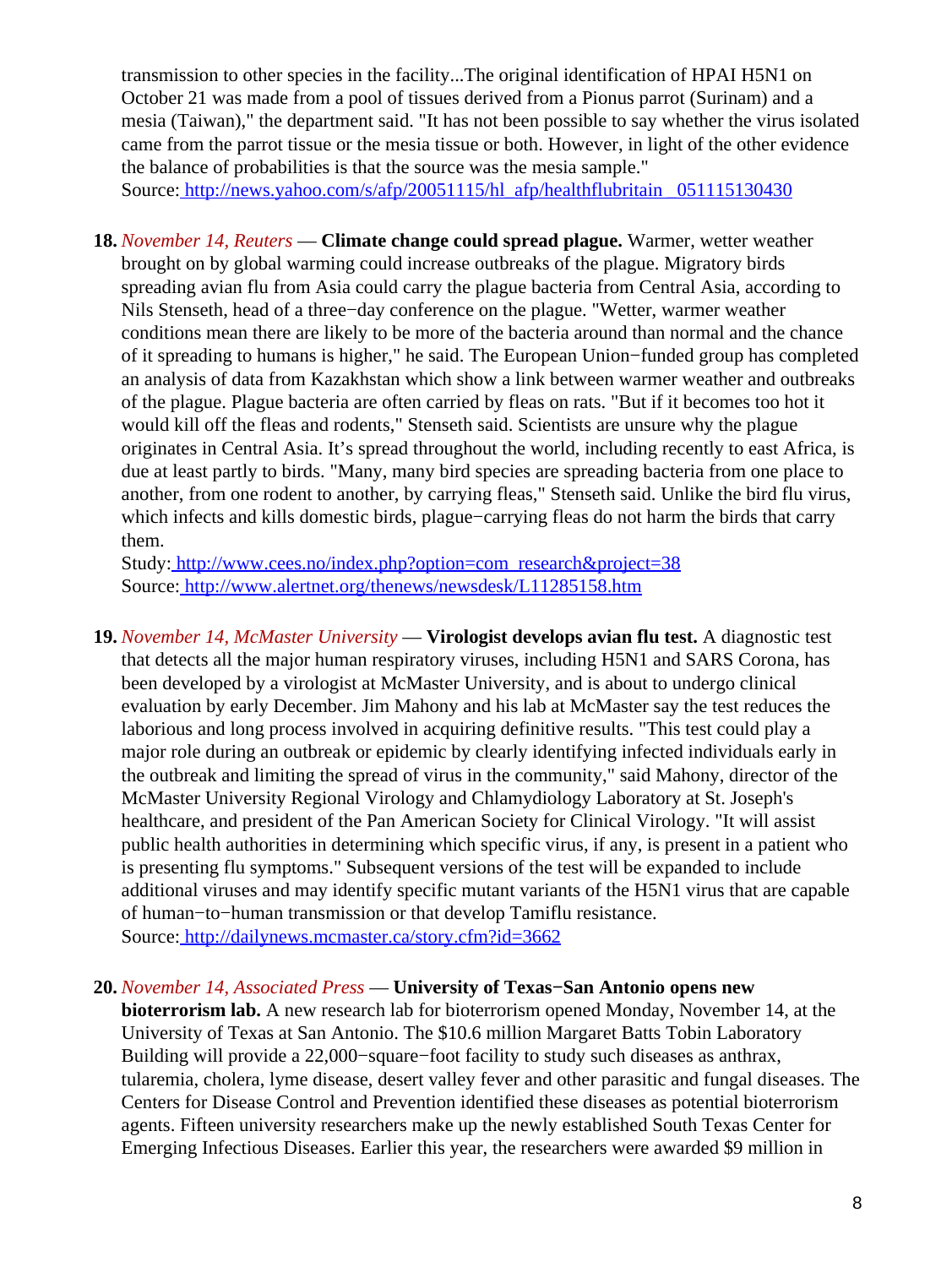federal funding for bioterrorism research conducted in a smaller lab on campus Source[: http://www.dfw.com/mld/startelegram/news/state/13164865.htm](http://www.dfw.com/mld/startelegram/news/state/13164865.htm)

**21.** *November 14, Associated Press* — **Flu drill: New Hampshire to vaccinate 5,000 people in one day.** On Saturday, November 19, approximately 5,000 flu vaccinations will be distributed to residents of three New Hampshire communities in a drill to prepare for a possible outbreak of avian flu. Although there is no vaccine for the avian flu, the state will get 5,000 regular flu vaccines this week for distribution at immunization centers at three public schools. The immunizations will be the culmination of a weeklong exercise to test the state's ability to handle anything from food terrorism to a major disease pandemic, said John Stephen, commissioner of Health and Human Services. Stephen said, "We'll be able to use lessons learned here for any public health emergency." Hospitals in the areas where the vaccine is being distributed will be asked by state officials to find beds for large numbers of flu patients, a test of their "surge capacity." The ability of hospitals and local public health and safety officials to identify other places where flu patients could be isolated or quarantined and treated will also be tested. The exercise will identify breakdowns in communication and ensure local agencies and communities have well−oiled emergency plans. The state is coordinating the drill with the National Centers for Disease Control and Prevention. Source[: http://www.boston.com/news/local/new\\_hampshire/articles/2005](http://www.boston.com/news/local/new_hampshire/articles/2005/11/14/flu_drill_state_to_vaccinate_5000_people_in_one_day/)  $/11/14$ /flu drill state to vaccinate  $5000$  people in one day/

[[Return to top](#page-0-1)]

## <span id="page-8-0"></span>**Government Sector**

Nothing to report. **[Return to top](#page-0-1)** 

## <span id="page-8-1"></span>**Emergency Services Sector**

**22.** *November 15, Daily Review (CA)* — **Statewide terrorism drill in California to probe for response weaknesses.** A \$1.7 million statewide terrorism drill called, Golden Guardian 2005, was held Tuesday, November 15, in California. The exercise will test how well local, state and federal disaster teams react to multiple weapons of mass destruction (WMD) attacks in Northern California. Although scenario details are being withheld to preserve the realism of the drill, it will involve multiple WMD explosions in Oakland, a simulated evacuation of victims to San Francisco and multiple WMD attacks in the Sacramento area. About 2,500 emergency personnel will participate in the full−scale exercise. Among the 160 agencies taking part are local police and fire departments, the U.S. Coast Guard, the governor's Offices of Emergency Services and Homeland Security, the Alameda County Sheriff's Department, the Federal Emergency Management Agency and the FBI. Participants said Monday, November 14, they want to "stretch the system" and "find weaknesses" to learn from. Typically, disaster drills find holes in agencies' ability to communicate with each other. For years, Bay Area cities have been trying to knit together a common interoperable communication system, with limited success and some remaining gaps.

Source[: http://www.insidebayarea.com/dailyreview/localnews/ci\\_321746 9](http://www.insidebayarea.com/dailyreview/localnews/ci_3217469)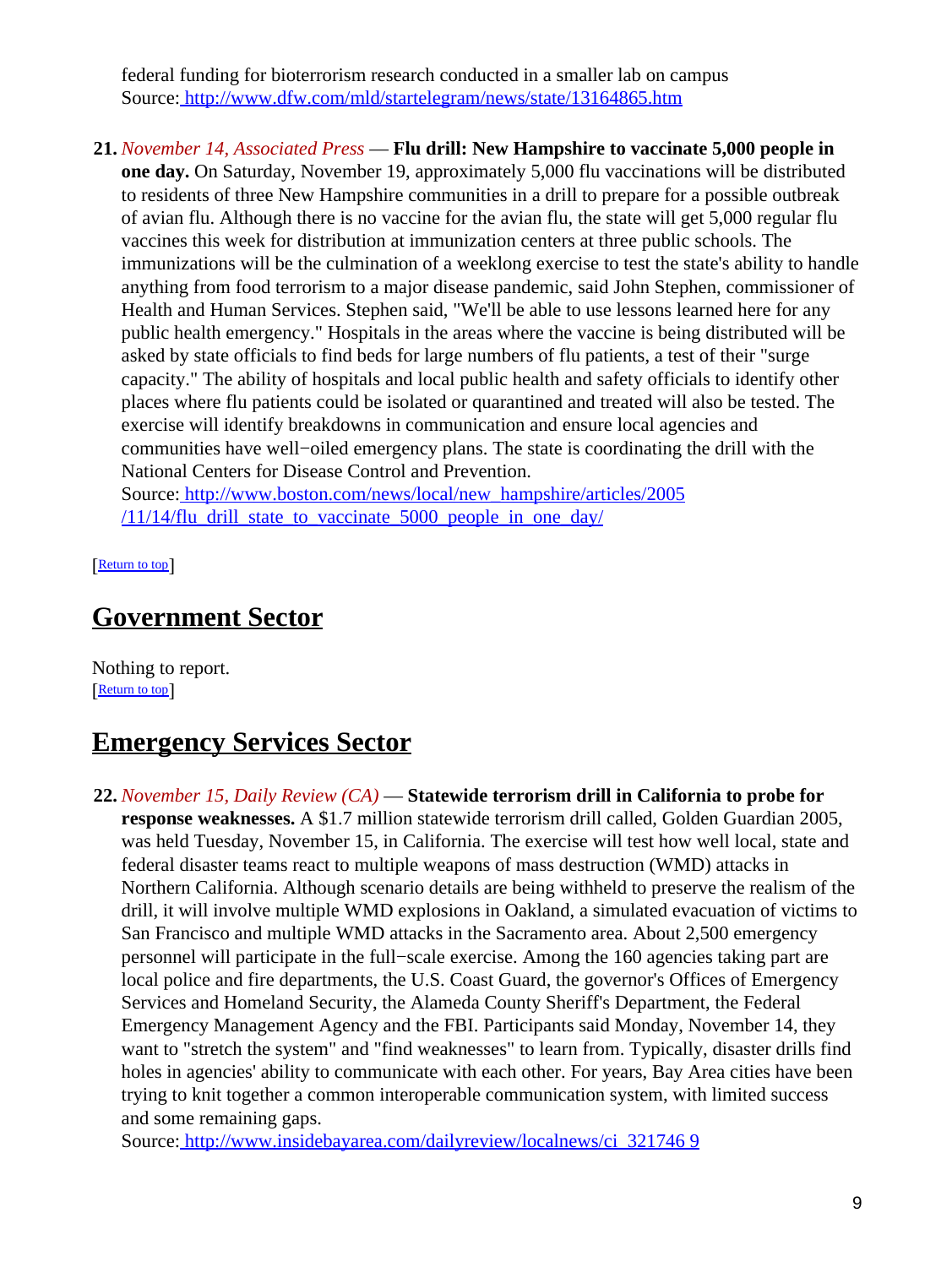- **23.** *November 15, Los Alamos Monitor (NM)* — **Los Alamos National Laboratory to conduct full−scale emergency exercise.** Los Alamos National Laboratory (LANL) in Los Alamos, NM, is set to hold its 2005 Full Participation Emergency Exercise on Wednesday, November 16. The exercise is required by the Department of Energy (DOE) to test the laboratory's ability to respond to an emergency. The exercise will involve several lab organizations, along with several outside agencies including the Los Alamos police and fire departments, the Los Alamos Medical Center and the DOE/National Nuclear Security Administration Los Alamos Site Office. LANL Emergency Operations Office Director Beverly Ramsey said a set of controllers and a safety officer will be on hand throughout the exercise. "The whole purpose of the exercise is so people who respond to emergencies have the opportunity to train and practice," she said. "DOE is coming out to evaluate our response and capabilities." Ramsey said during the exercise people will take part as either participants, controllers, evaluators or observers. Source[: http://www.lamonitor.com/articles/2005/11/14/headline\\_news/n ews02.txt](http://www.lamonitor.com/articles/2005/11/14/headline_news/news02.txt)
- **24.** *November 15, KENS 5 Eyewitness News (TX)* — **Texas city prepared for potential nuclear attack.** A simulation based on information from the Department of Defense shows that nearly every building within a half a mile of the Convention Center in downtown San Antonio, TX, would be destroyed if a 10−kiloton bomb were detonated. Communication around ground zero would be knocked out, but not for long. "We've purchased regional communication trailers that are stationed outside of San Antonio in other counties," said Nim Kidd, Emergency Management Coordinator for San Antonio. San Antonio has a plan in place in case of a nuclear attack. Every fire truck and ambulance has radiation detection equipment. "The equipment for the fire truck and the ambulances will let them know when it's safe to enter an area and when it's not safe and how much of a dose they've received if they actually did," Kidd said. In addition, they've bought several de−contamination showers through grant money that are currently stationed around the city, according to Kidd. Also, San Antonio has determined it has enough hospital rooms and medical personnel to handle injuries if such an attack occurs. Source[: http://www.mysanantonio.com/news/metro/stories/MYSA111505.at](http://www.mysanantonio.com/news/metro/stories/MYSA111505.attack.KENS.6086e953.html) [tack.KENS.6086e953.html](http://www.mysanantonio.com/news/metro/stories/MYSA111505.attack.KENS.6086e953.html)

#### [[Return to top](#page-0-1)]

## <span id="page-9-0"></span>**Information Technology and Telecommunications Sector**

**25.** *November 15, Government Technology* — **Over 40 million subscribe to broadband Internet in the U.S.** A survey found that the top broadband providers now account for over 40.2 million high–speed Internet subscribers —– with cable having over 23.2 million broadband subscribers, and DSL having 17.0 million subscribers. The top DSL providers added a record 1.42 million subscribers, representing 54 percent of the net broadband additions for the quarter versus cable, which added 1.2 million subscribers. Bruce Leichtman, president and principal analyst for Leichtman Research Group, Inc. stated, "As evidenced by the results of the third quarter, speculation of the decline of broadband in the U.S. was greatly exaggerated. Aggressive offers from DSL providers continue to expand the market, even as cable operators are able to add subscribers in similar numbers to a year ago, while maintaining average broadband revenue per subscriber of over \$40 per month."

Survey[: http://www.leichtmanresearch.com/press/111405release.html](http://www.leichtmanresearch.com/press/111405release.html)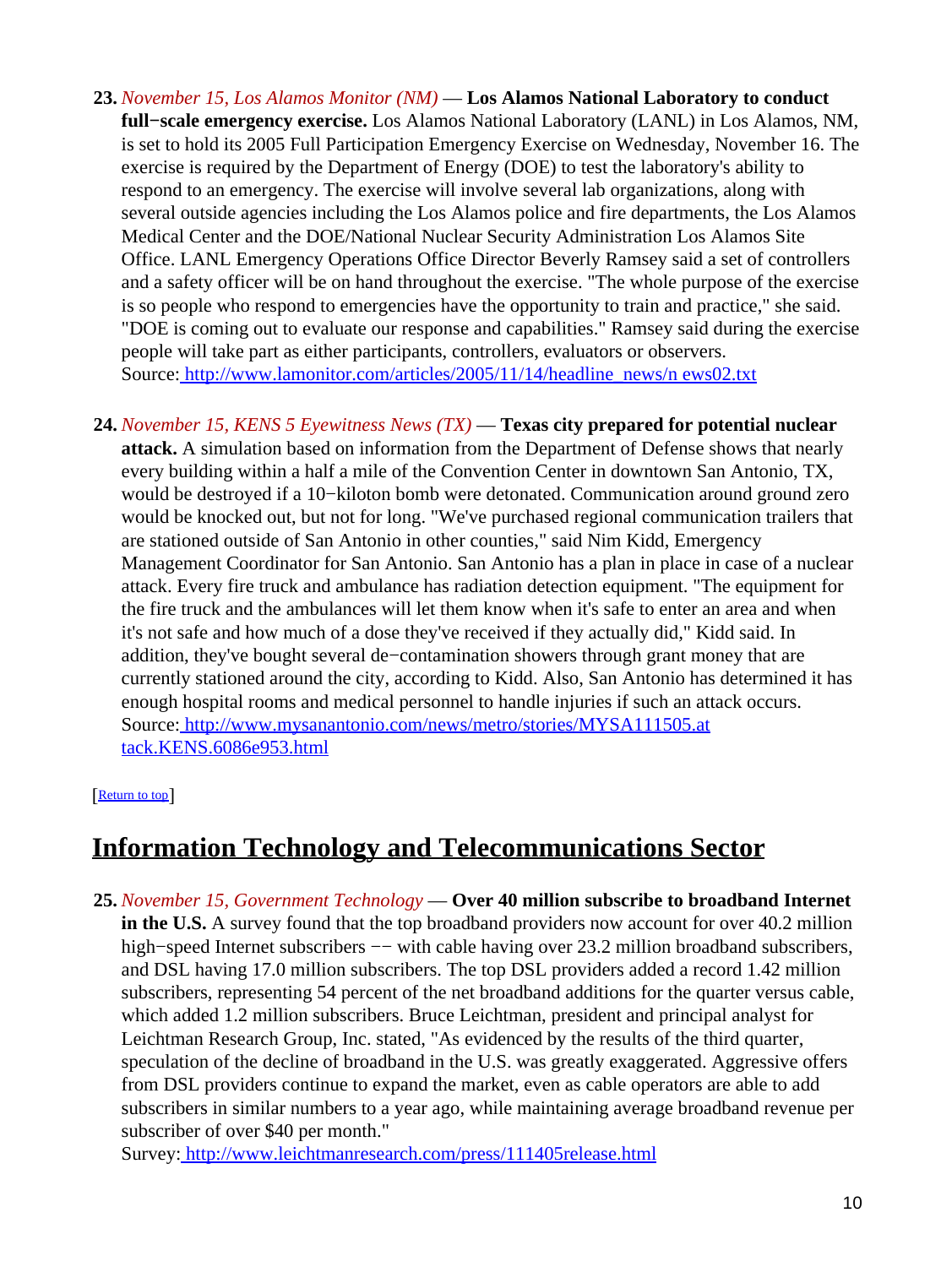Source[: http://www.govtech.net/news/news.php?id=97265](http://www.govtech.net/news/news.php?id=97265)

### **26.** *November 14, FrSIRT* — **Cisco Internet Key Exchange packets handling vulnerabilities.**

Multiple vulnerabilities were identified in various Cisco products, which could be exploited by remote attackers to cause a denial of service. These flaws are due to errors in ISAKMP when handling malformed Internet Key Exchange Phase 1 packets, which could be exploited by remote attackers to cause a denial of service that may result in the restart of the device. FrSIRT reports that Cisco has a fixed version available.

Fixed version: [http://www.cisco.com/warp/public/707/cisco−sa−20051114−ipsec](http://www.cisco.com/warp/public/707/cisco-sa-20051114-ipsec.shtml#software) [.shtml#software](http://www.cisco.com/warp/public/707/cisco-sa-20051114-ipsec.shtml#software)

Source[: http://www.frsirt.com/english/advisories/2005/2406](http://www.frsirt.com/english/advisories/2005/2406)

### **27.** *November 11, GCN* — **Information Technology Sector Coordinating Council debuts.** A

newly formed Information Technology Sector Coordinating Council −− consisting of owners and operators of critical information technology (IT) infrastructures −− will work with the Department of Homeland Security (DHS) to safeguard the IT sector from terrorist attacks. IT industry leaders have been organizing the group for several months under the guidance of Homeland Security Presidential Directive−7 and DHS. Under the National Infrastructure Protection Plan, private–sector owners in each of 17 critical sectors –− IT, water, energy, food, banking, and transportation −− have been advised to self−organize and to create sector coordinating councils to share information with a lead government agency for their sector. For IT, the lead agency is DHS.

<span id="page-10-0"></span>Source[: http://www.gcn.com/vol1\\_no1/daily−updates/37550−1.html](http://www.gcn.com/vol1_no1/daily-updates/37550-1.html)

### **Internet Alert Dashboard**

**DHS/US−CERT Watch Synopsis**

**Over the preceding 24 hours, there has been no cyber activity which constitutes an unusual and significant threat to Homeland Security, National Security, the Internet, or the Nation's critical infrastructures.**

**US−CERT Operations Center Synopsis:** US−CERT is aware of a buffer overflow vulnerability in Macromedia Flash Player versions 7.0.19.0 and earlier. If exploited, the vulnerability could allow a remote attacker to execute arbitrary code with privileges of the user on the affected system. We are not aware of any public exploits at this time. For more information about this vulnerability please see review the following URL's:

Vulnerability Note VU#146284: <http://www.kb.cert.org/vuls/id/146284>

MPSB05−07 Flash Player 7 Improper Memory Access Vulnerability: [http://www.macromedia.com/devnet/security/security\\_zone/mpsb 05−07.html](http://www.macromedia.com/devnet/security/security_zone/mpsb05-07.html)

Users who have already upgraded to Flash Player 8 are not affected by this issue.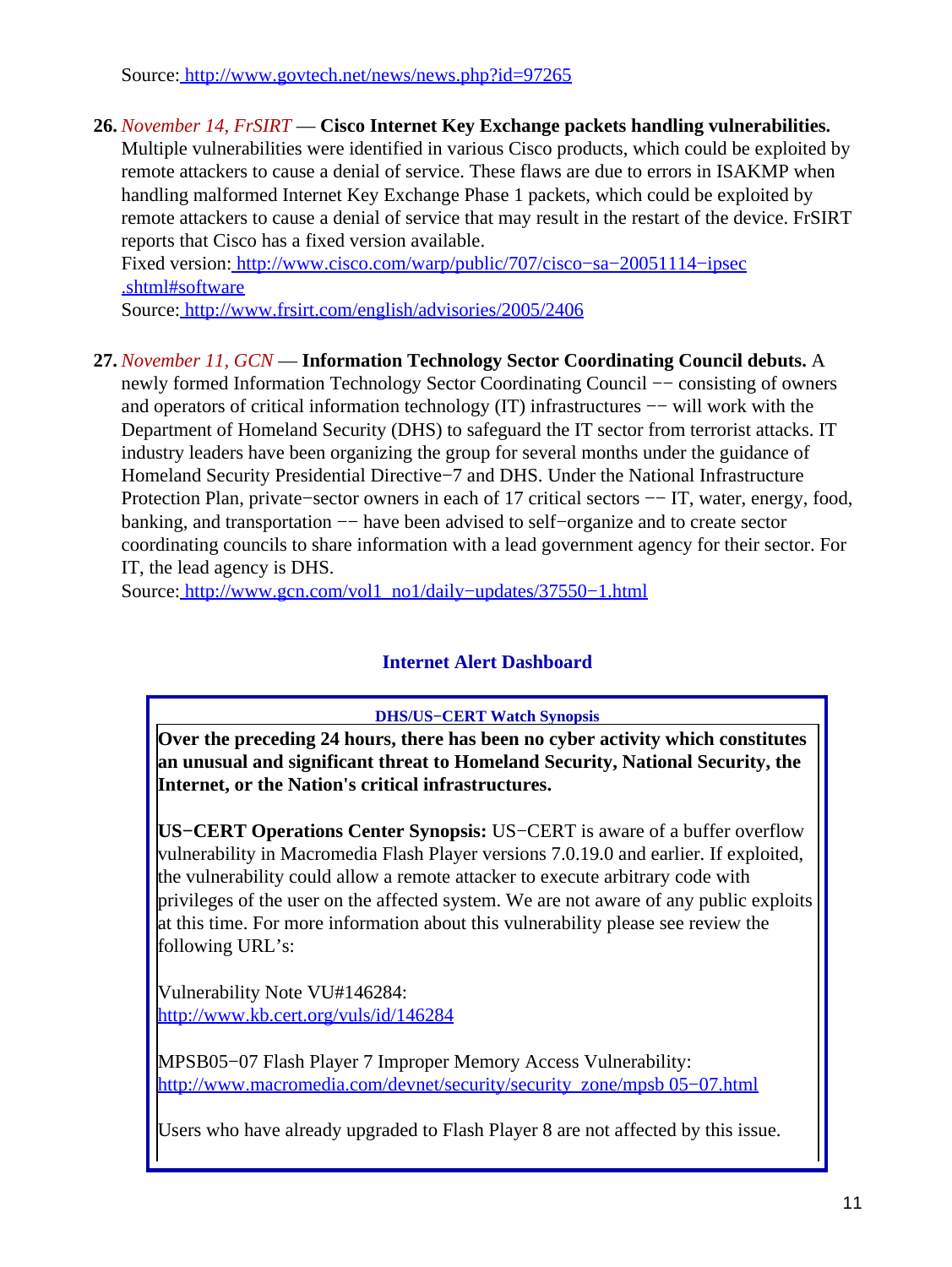| US–CERT encourages users to upgrade to the appropriate software version as                                             |                                                                                                                          |  |
|------------------------------------------------------------------------------------------------------------------------|--------------------------------------------------------------------------------------------------------------------------|--|
| described in the Macromedia Security Bulletin at URL:                                                                  |                                                                                                                          |  |
| http://www.macromedia.com/resources/security/                                                                          |                                                                                                                          |  |
| <b>Current Port Attacks</b>                                                                                            |                                                                                                                          |  |
|                                                                                                                        |                                                                                                                          |  |
| Top 10 Target Ports                                                                                                    | $ 1026 \text{ (win–rpc)} $ , 445 (microsoft-ds), 6881 (bittorrent), 80                                                   |  |
|                                                                                                                        | (www), 25 (smtp), 27015 (halflife), 1434 (ms-sql-m), 139                                                                 |  |
|                                                                                                                        | (netbios-ssn), 135 (epmap), 53 (domain)                                                                                  |  |
|                                                                                                                        | Source: http://isc.incidents.org/top10.html; Internet Storm Center                                                       |  |
| To report cyber infrastructure incidents or to request information, please contact US-CERT at soc@us-cert.gov or visit |                                                                                                                          |  |
| their Website: www.us-cert.gov.                                                                                        |                                                                                                                          |  |
| Website: https://www.it-isac.org/                                                                                      | Information on IT information sharing and analysis can be found at the IT ISAC (Information Sharing and Analysis Center) |  |

#### [[Return to top](#page-0-1)]

 $\Gamma$ 

# <span id="page-11-0"></span>**Commercial Facilities/Real Estate, Monument &Icons Sector**

Nothing to report. [[Return to top](#page-0-1)]

## <span id="page-11-1"></span>**General Sector**

Nothing to report. [[Return to top](#page-0-1)]

### **DHS Daily Open Source Infrastructure Report Contact Information**

<span id="page-11-2"></span>[DHS Daily Open Source Infrastructure Reports](http://www.dhs.gov/iaipdailyreport) - The DHS Daily Open Source Infrastructure Report is a daily [Monday through Friday] summary of open−source published information concerning significant critical infrastructure issues. The DHS Daily Open Source Infrastructure Report is archived for ten days on the Department of Homeland Security Website: <http://www.dhs.gov/iaipdailyreport>

#### **DHS Daily Open Source Infrastructure Report Contact Information**

| Content and Suggestions:                   | Send mail to dhsdailyadmin@mail.dhs.osis.gov or contact the DHS<br>Daily Report Team at (703) 983–3644.                      |
|--------------------------------------------|------------------------------------------------------------------------------------------------------------------------------|
| Subscription and Distribution Information: | Send mail to dhsdailyadmin@mail.dhs.osis.gov or contact the DHS<br>Daily Report Team at (703) 983–3644 for more information. |

### **Contact DHS**

To report physical infrastructure incidents or to request information, please contact the National Infrastructure Coordinating Center at [nicc@dhs.gov](mailto:nicc@dhs.gov) or (202) 282−9201.